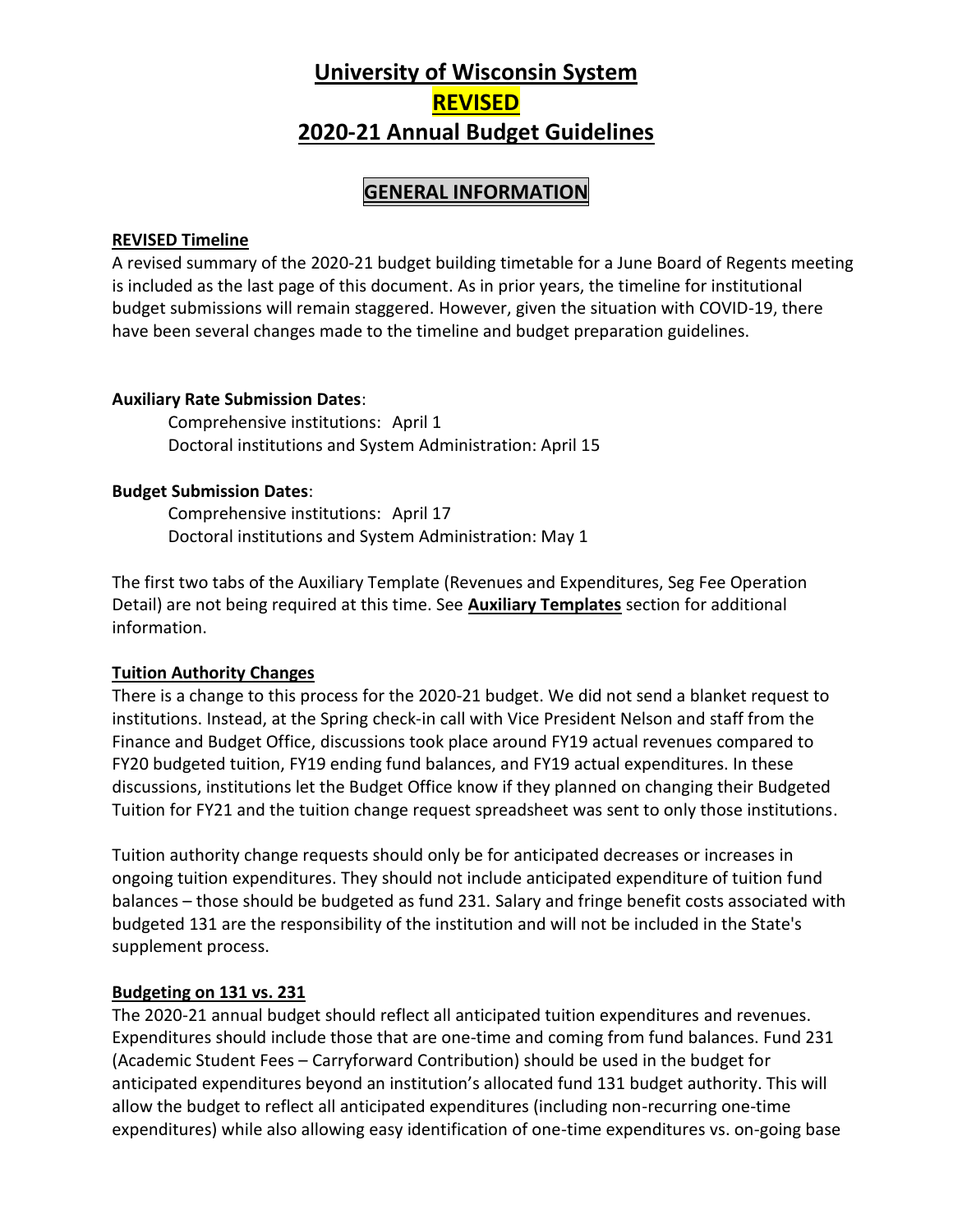budgets. All expenditures in the financial system will continue to be on fund 131 or 1(a) – there will not be actual expenditures on fund 231.

#### **REVISED Funds 133 and 233**

Institutions are no longer required to zero out fund 233 entries in the budget system. Budget submissions can include both fund 133 and 233.

#### **REVISED Budget and Balance Summaries**

Due to the uncertainty and fluidity around the current situation with COVID-19, we will not be requiring institutions submit the Budget and Balance Summaries as part of their FY21 budget submission. Balances will not be reported as part of the 2020-21 annual budget presented to the Board of Regents. The summary spreadsheets will not be sent to campuses at this time.

Institutions will not be required to complete a forecast via PlanUW at this time either. Further communication regarding Forecast will be provided at IAG meetings.

#### **GPR Budget Shifts**

While building your 2020-21 budget, keep in mind that there should be no shifts onto the GPR salary line beyond what has been allocated. Increases on the salary line may result in a corresponding increase to the fringe benefit line which will be de-allocated from your supplies and services budget. If your campus intends to make this type of shift, please reach out to Chrissy Klappa [\(cklappa@uwsa.edu\)](mailto:cklappa@uwsa.edu).

#### **PlanUW**

PlanUW is used for budgeting non-salary expenses as well as revenue and fringe benefit budgeting. Budgets are now being developed utilizing detailed account codes rather than just the major class. The account code documentation can be found here: <https://www.wisconsin.edu/budget-planning/system-project/training/>

Budgeting of revenue was new in 2019-20. The System Budget Office will budget GPR revenue for institutions. All other revenue should be budgeted based on the amount of revenue the institution expects to generate, rather than balancing to expenditures.

PlanUW integrates with the Shared Financial System (SFS), the Compensation Administration Tool (CAT), and the Planning Allocation System (PA). More information and resources related to PlanUW can be found at: <https://www.wisconsin.edu/budget-planning/system-project/>

#### **REVISED PlanUW Integrations**

Integrations with PlanUW during FY21 budget development will happen on the following cadence:

| Combo Edit Checks             | Nightly                     |
|-------------------------------|-----------------------------|
| Planning Allocation to PlanUW | Nightly                     |
| CAT to PlanUW (3x per day)    | 3:00am, 10:00am, and 2:00pm |
| Department Metadata Refresh   | Weekly                      |
| Account Metadata Refresh      | Weekly                      |

We are now using each institution's FY21 Department Tree for building the FY21 budget, a combo edit report is emailed to campus contacts nightly.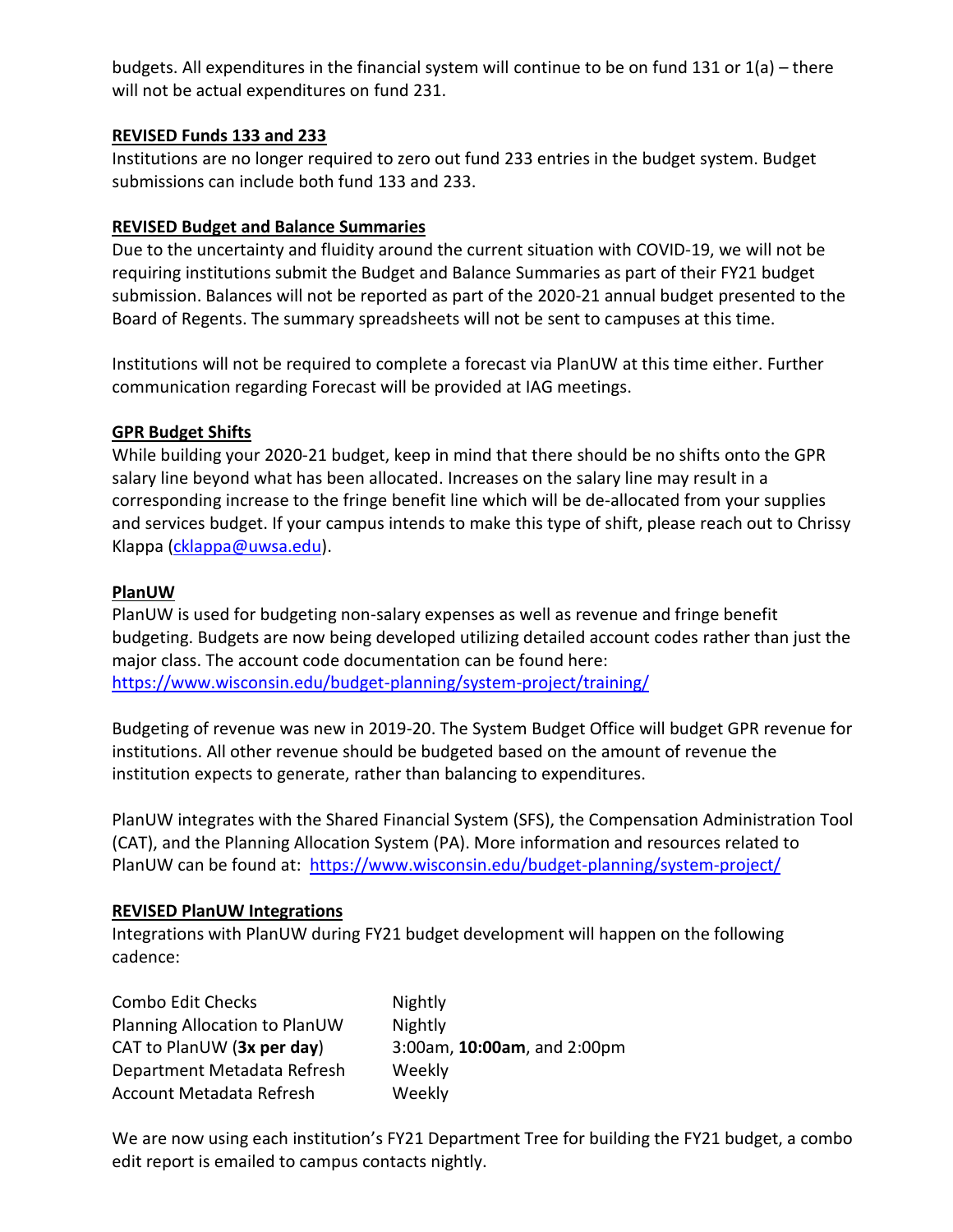#### **SmartView**

It is recommended that users update their SmartView version at least once per year. Procedures for installing SmartView can be found here (ensure "run as administrator" is selected): <https://www.wisconsin.edu/budget-planning/system-project/help-topics/>

Step-by-step documentation for creating reports in SmartView ad hoc has been added to the Budget Office website and can be found here: [https://www.wisconsin.edu/budget](https://www.wisconsin.edu/budget-planning/system-project/training/)[planning/system-project/training/](https://www.wisconsin.edu/budget-planning/system-project/training/)

#### **Compensation Administration Tool (CAT)**

Salary data will continue to be budgeted in the CAT. Detailed information and CAT resources can be found at: [https://www.wisconsin.edu/compensation-administration-tool/.](https://www.wisconsin.edu/compensation-administration-tool/)

As a reminder, the FY21 pay plan effective January 1, 2021 will not be entered by person in the CAT during budget development. Institutions will continue to be required to balance to their allocations for pay plan. Further instructions regarding pay plan implementation will be provided by the Service Center later in the year.

#### **REVISED Auxiliary Templates**

We understand that institutions may not have auxiliary and segregated fee rates finalized at this time. Institutions should submit rates by the 4/1 and 4/15 regardless of if they are approved by that time.

When sending your rate submissions please let us know the following:

- Have they been approved by the students
- Have they been approved by the Chancellor
- Have any adjustments to the rates happened as a result of the COVID-19 pandemic and those amounts should be separately identified (not encouraged)

If your campuses rates have not been finalized by the submission date, we ask that you provide final rates to go to the Board of Regents by May  $5<sup>th</sup>$  in order to complete the budget for the June Board of Regents meeting. Rates not finalized will go the Board as pending. However, in this case, we will need to determine how students will be charged in the Fall of 2020.

#### **Non-GPR Positions**

For all non-GPR funding sources, the System Budget Office will be comparing the number of positions in the budget submission to the number of filled positions in the January position control reports. Budgeted positions that are significantly higher than the January filled position control levels will require a justification.

#### **Report Requests**

To assure all budget development issues have been resolved please run the Allocated vs Budgeted reports and the CAT reports during budget development and prior to submitting your budget.

The Allocated vs Budgeted reports are found in the Planning Allocation System located at: <https://ofr01.doit.wisc.edu/forms/frmservlet?config=pa>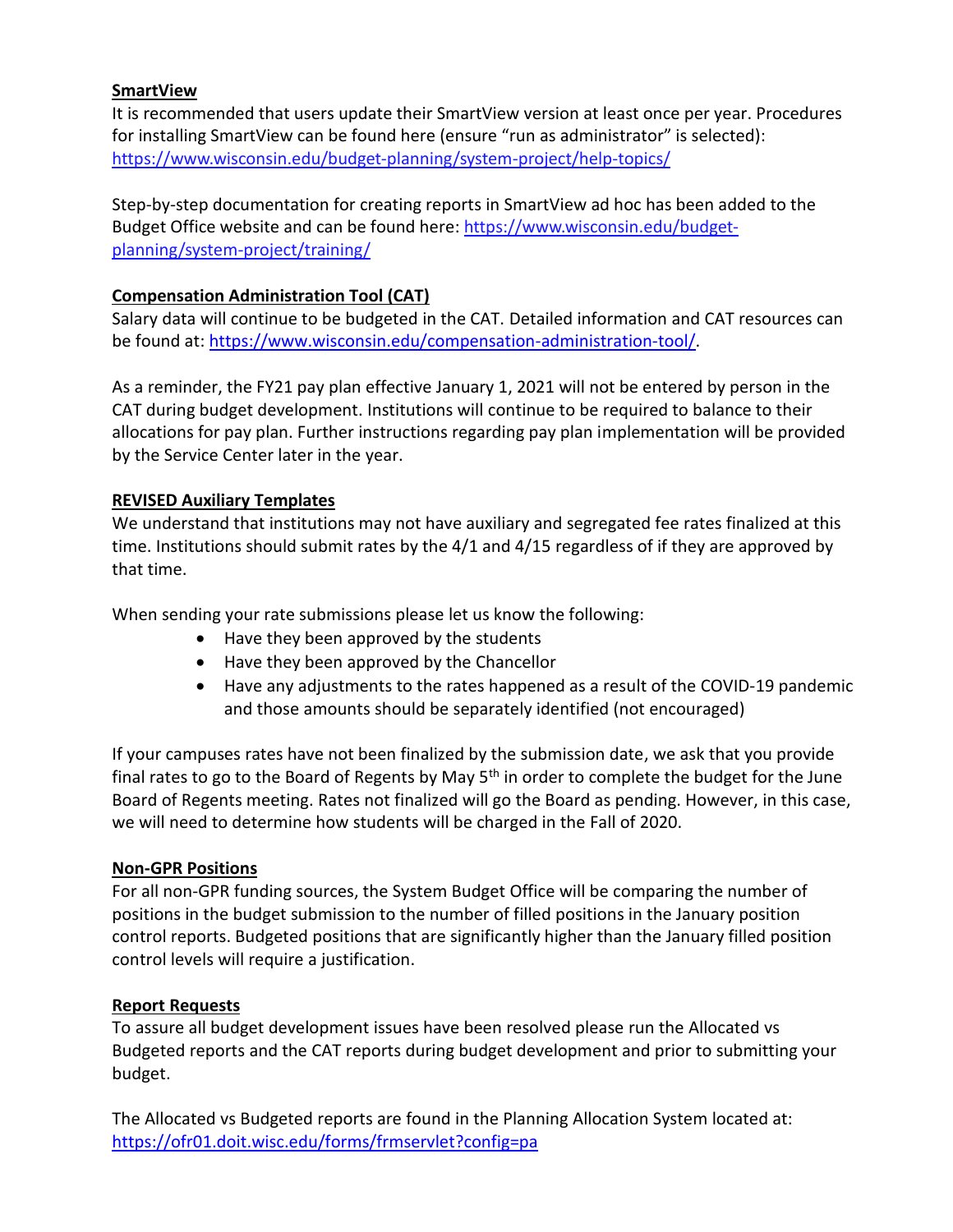Information regarding the CAT reports can be found at: <https://www.wisconsin.edu/compensation-administration-tool/>

At the time of submission, the following reports should be free from unexplained errors:

- Under Min, Over Max Report (CAT)
- Record Errors Report (CAT)
- Combo Edits Error Report (PlanUW)

Thank you, and please feel free to contact Chrissy Klappa at 608-890-2881 or [cklappa@uwsa.edu,](mailto:cklappa@uwsa.edu) or Aimee Arnold at 608-262-1544 or **aarnold@uwsa.edu**, if you have any questions.

CAT specific questions should be directed to [jgoytowski@uwsa.edu.](mailto:jgoytowski@uwsa.edu) PlanUW specific questions should be directed to [PlanUW@uwsa.edu.](mailto:PlanUW@uwsa.edu)

# **ADDITIONAL ALLOCATION INFORMATION**

The Initial Allocation memo was sent to institutions on February 28, 2020. Since that time, there have been several additional allocations communicated. Information on those allocations can be found below:

#### **Financial Aid Memo**

The Financial Aid memo was sent on March 11, 2020. This included the institutional allocations for the Lawton Undergraduate (406) and the Advanced Opportunity Programs (403).

Tuition Assistance Grant funding will continue to be held at UW System and distributed to institutions based on the schedule provided.

#### **2020-21 Debt Service Reallocation**

The 2019-21 Biennial Budget provides \$ 219,048,000 in GPR Debt Service for fiscal year 2020-21. This funding has been allocated based on each institution's proportion of actual debt service expenditures (principal plus interest) in fiscal year 2018-19.

#### **2020-21 Reallocation of Renewable Energy Appropriation**

This allocation redistributes the \$4,367,000 in fund 118 based on each institution's proportion of actual renewable energy expenditures in fiscal year 2018-19.

#### **Allocations for 2020-21 Interinstitutional Agreements with Extended Campus (EC), Institute for Business and Entrepreneurship (IBE), and UW-Madison Division of Extension (EXT)**

As part of our agreement with the former UW Extension units, the UW System Budget Office has removed the 104, 132, and 189 funding at each campus associated with the 2019-20 IIAs.

EC, IBE, and EXT are currently working on finalizing the IIA amounts for each institution. As we receive those allocations in the System Budget Office, we will enter the allocations and notify the institution's Budget Director of their completion.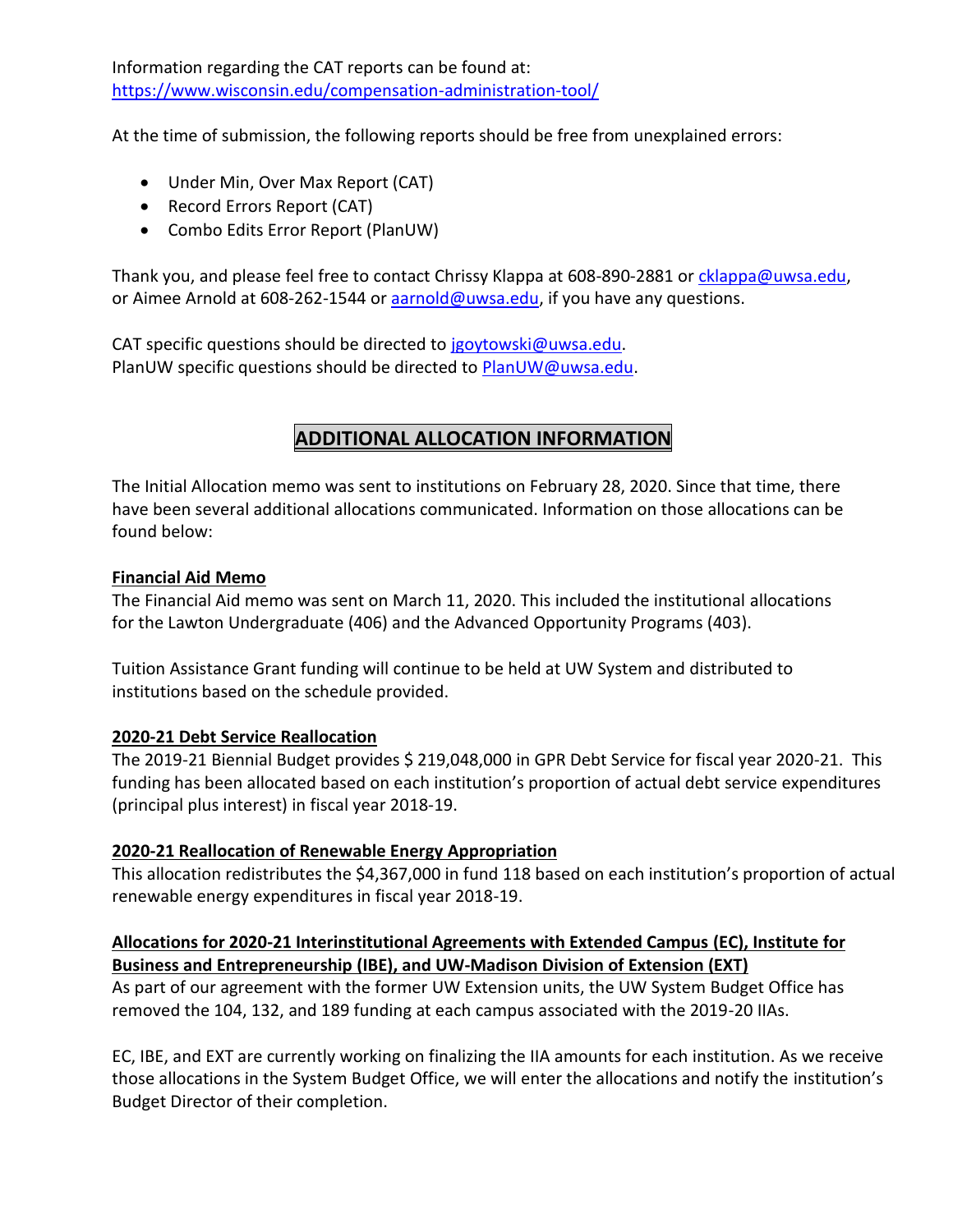### **HELPFUL HINTS AND INFORMATION FOR BUDGET RECONCILIATION**

The System Budget Office has prepared a list of some items to check for and verify before submitting the budget.

#### **Planning Allocation System**

Undistributed Funds – Review Allocation Reports for any undistributed funds and submit forms to the System Budget Office to distribute these funds. Once allocations have been entered, review the Allocated vs. Budgeted report to ensure undistributed lines have a zero variance.

Allocated vs. Budgeted Report – Review the Allocated vs. Budgeted report to check for the following items:

- For all funds that receive an allocation (GPR funds, 131, 132 and 189), there is zero variance for both dollars and FTE.
- Generally, we don't expect to see shifts onto or off-of the salary line. However, should your institution want to make such a shift, please reach out to use before doing so. If no shifts are being made onto or off-of salary, there should be a zero variance on 'Total S&W' and 'Total Non-S&W'.
- Any large shifts between programs, especially out of instruction and onto institutional support, may require an explanation during the check-out process.

#### **CAT**

Position Report – You may want to run a position report to have a complete picture of all entries made in the CAT.

Under Min/Over Max – Run this report and review employees or vacant positions that may be under the min or over the max. Employees (or vacant positions) under the minimum should be corrected. Employees (or vacant positions) over the max should have an Extraordinary Salary Range (ESR) agreement with your institution.

Record Errors – This report should be free of errors, however there are a few exceptions. Contact Jennifer Goytowski for questions about exceptions.

#### **PlanUW**

Consolidated Trend Review – Under Budget Review, use the Consolidated Trend Review to view your budget at a high level as well as compare it to prior years.

Revenue and Expense Report – Under Budget Reports, use the Revenue and Expense Report to check for the following items:

- PR revenue is budgeted appropriately
- No revenue is budgeted on GPR funds
- Revenue budgeted on fund 131 is what your institution believes you will generate in total tuition